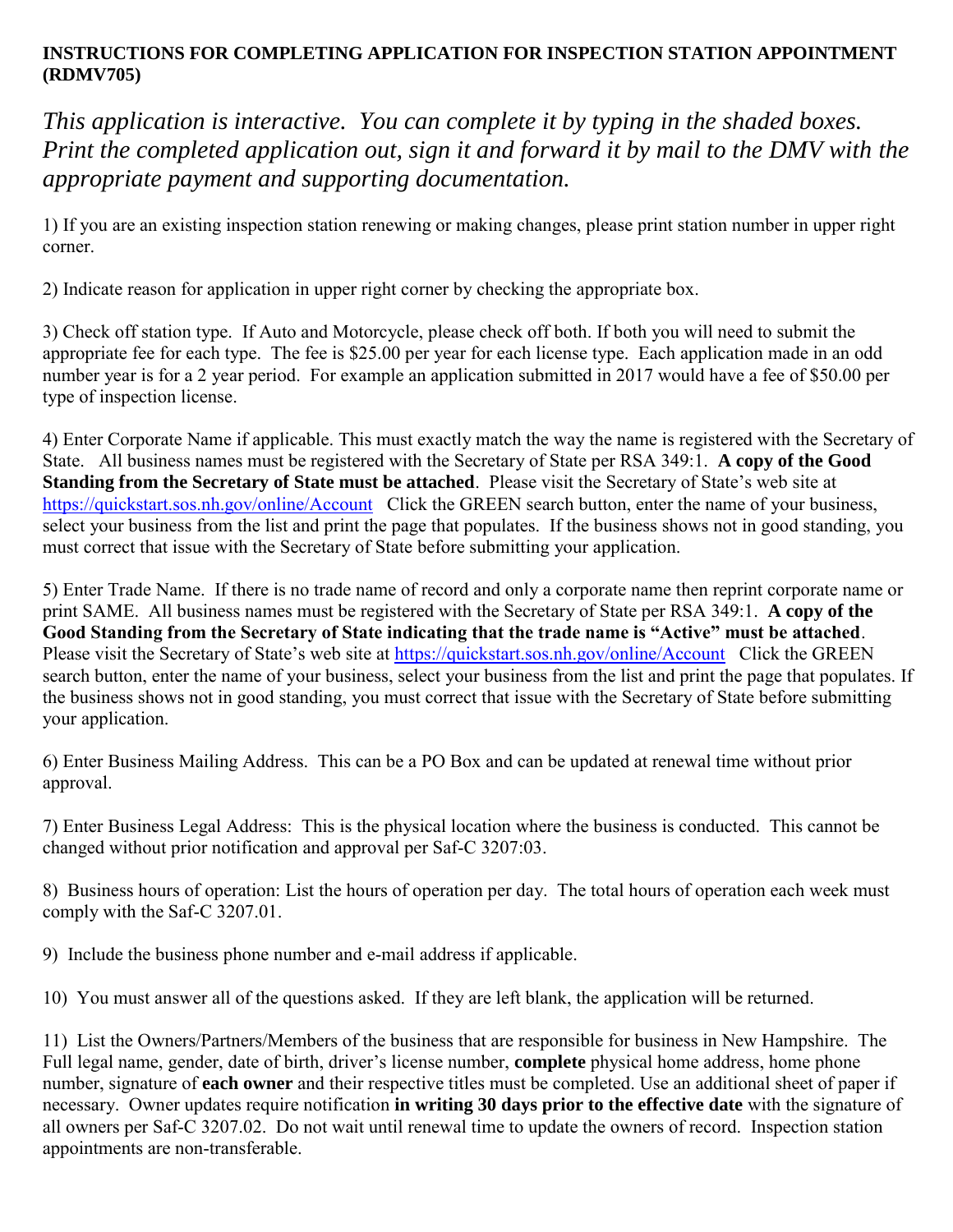12) For pgy "cr r recologing include  $\ln t$ "gcej "qy pgt" an original, current criminal record from the state of New Hampshire and the owner's current state of residence. Make sure they accompany the application. Please do not have the record forwarded to the Inspection Desk. If they are not included with the application, the application will be returned. For a NH criminal record: <https://www.nh.gov/safety/divisions/nhsp/ssb/crimrecords/documents/dssp256.pdf>

13) Answer yes or no if any owner listed on the inspection station appointment application has been convicted of felony extortion, forgery, fraud related crimes, theft, or embezzlement in the past 10 years.

14) Answer yes or no if any inspection station owner applicant or mechanic has had their inspection or mechanic license suspended more than once for a violation of inspection laws or regulations in this or any other jurisdiction. Provide details regarding who, when and the circumstances.

15) Answer yes or no if any inspection station applicant ever had its inspection authorization revoked in this or any other jurisdiction. Provide details regarding who, when and the circumstances.

16) Answer yes or no if any inspection station applicant ever relocated or discontinued business without appropriate notification and surrendering of supplies. Provide details regarding who, when and the circumstances.

17) Answer yes or no if any inspection station applicant or mechanic has any unpaid fines related to inspection rule. All fines must be paid before an inspection station appointment can be made.

18) List additional persons authorized to purchase stickers on behalf of the business. Owners are already authorized. This may be updated at renewal time or when changes occur.

19) List all approved mechanics at the inspection station. If an owner is certified and plans to perform inspections, they must be listed here. This listing should be updated via fax to 271-1061 as changes occur. Do not wait until renewal time to update this listing.

20) All owners must read and understand the Agreement. One owner must sign and date the application. All questions answered and any additional information is offered under penalty of unsworn falsification pursuant to RSA 641:3.

Please make sure that all questions are answered and all the appropriate signatures are on the application and submit them with the requested documentation and payment, by mail, to the DMV, Inspection Desk, 23 Hazen Drive, Concord NH 03305. Applications must be complete in order to process them. Only original applications with original signatures are accepted. Applications are not considered complete if any portion is left blank or additional documentation and appropriate payment is not received with the signed application. It will be returned. This will slow the process down.

If you have any questions regarding inspection station appointments or the administrative rules or laws, please visit <http://www.nh.gov/safety/divisions/dmv/rules-laws/index.htm>or [http://www.gencourt.state.nh.us/rules/state\\_agencies/saf-c3200.html](http://www.gencourt.state.nh.us/rules/state_agencies/saf-c3200.html) or call the Inspection Desk at 603-227-4120.

Rev. 07/17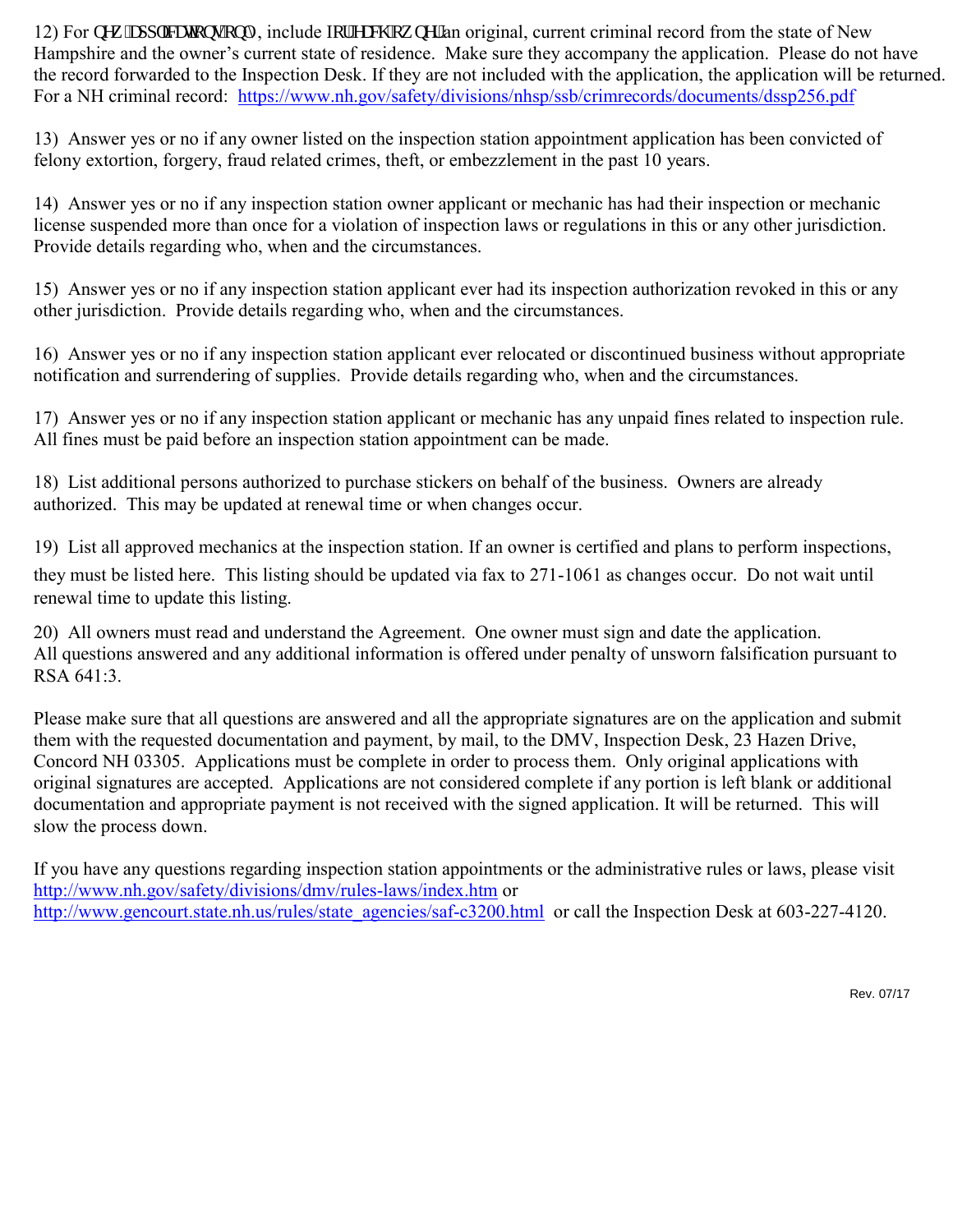| John J. Barthelmes<br><b>Commissioner of Safety</b><br>Elizabeth A. Bielecki<br>Director of Motor Vehicles<br>Must be completed in its entirety and legible. Incomplete applications will be returned see instructions for completing application. (RSA 266:1)                                                                                                                                                                                                                                                        |                                                                                                            | <b>STATE OF NEW HAMPSHIRE</b><br><b>DEPARTMENT OF SAFETY</b><br><b>Division Of Motor Vehicles</b><br>Stephen E. Merrill Safety Building<br>23 Hazen Drive, Concord, NH 03305<br>(603) 227-4120<br>TDD Access: Relay NH 7-1-1<br><b>APPLICATION - INSPECTION STATION APPOINTMENT</b> |                         | <b>NEW</b><br><b>RENEWAL</b> | <b>STATION NUMBER</b><br>PLEASE PRINT OR TYPE<br><b>LOCATION CHANGE</b> |  |
|-----------------------------------------------------------------------------------------------------------------------------------------------------------------------------------------------------------------------------------------------------------------------------------------------------------------------------------------------------------------------------------------------------------------------------------------------------------------------------------------------------------------------|------------------------------------------------------------------------------------------------------------|-------------------------------------------------------------------------------------------------------------------------------------------------------------------------------------------------------------------------------------------------------------------------------------|-------------------------|------------------------------|-------------------------------------------------------------------------|--|
| STATION TYPE: (\$50.00 fee for each type)<br>STATION TYPE: (No Charge)                                                                                                                                                                                                                                                                                                                                                                                                                                                | Government                                                                                                 | Automobile<br><b>Replacement Glass</b>                                                                                                                                                                                                                                              |                         | Motorcycle                   | Fleet                                                                   |  |
| <b>CORPORATE NAME:</b>                                                                                                                                                                                                                                                                                                                                                                                                                                                                                                |                                                                                                            |                                                                                                                                                                                                                                                                                     |                         |                              |                                                                         |  |
|                                                                                                                                                                                                                                                                                                                                                                                                                                                                                                                       |                                                                                                            | All businesses must be registered with the NH Secretary of State per RSA 349:1. Please attach a copy of good standing.                                                                                                                                                              |                         |                              |                                                                         |  |
| <b>TRADE NAME:</b>                                                                                                                                                                                                                                                                                                                                                                                                                                                                                                    |                                                                                                            |                                                                                                                                                                                                                                                                                     |                         |                              |                                                                         |  |
|                                                                                                                                                                                                                                                                                                                                                                                                                                                                                                                       |                                                                                                            | All businesses must be registered with the NH Secretary of State per RSA 349:1. Please attach a copy of good standing.                                                                                                                                                              |                         |                              |                                                                         |  |
| <b>BUSINESS LEGAL ADDRESS:</b>                                                                                                                                                                                                                                                                                                                                                                                                                                                                                        |                                                                                                            |                                                                                                                                                                                                                                                                                     |                         |                              |                                                                         |  |
|                                                                                                                                                                                                                                                                                                                                                                                                                                                                                                                       | Street/ PO Box                                                                                             |                                                                                                                                                                                                                                                                                     | Town/City               | <b>NH</b>                    | Zip Code                                                                |  |
| <b>BUSINESS MAILING ADDRESS:</b>                                                                                                                                                                                                                                                                                                                                                                                                                                                                                      | Street/PO Box                                                                                              |                                                                                                                                                                                                                                                                                     | Town/City               | <b>NH</b>                    | Zip Code                                                                |  |
| BUSINESS HOURS OF OPERATION (Indicate days & hours pursuant to SAF-C 3207.01):                                                                                                                                                                                                                                                                                                                                                                                                                                        |                                                                                                            |                                                                                                                                                                                                                                                                                     |                         |                              |                                                                         |  |
| Monday:                                                                                                                                                                                                                                                                                                                                                                                                                                                                                                               | Tuesday:                                                                                                   | Wednesday:                                                                                                                                                                                                                                                                          |                         | Thursday:                    |                                                                         |  |
| Friday:                                                                                                                                                                                                                                                                                                                                                                                                                                                                                                               | Saturday: Saturday:                                                                                        | Sunday:                                                                                                                                                                                                                                                                             |                         |                              |                                                                         |  |
| <b>Telephone Number</b><br>Email Address (optional):                                                                                                                                                                                                                                                                                                                                                                                                                                                                  |                                                                                                            |                                                                                                                                                                                                                                                                                     |                         |                              |                                                                         |  |
| Does your business comply with the terms of all applicable building codes,                                                                                                                                                                                                                                                                                                                                                                                                                                            |                                                                                                            |                                                                                                                                                                                                                                                                                     |                         |                              |                                                                         |  |
| <b>YES</b><br>zoning, and other land use regulatory ordinances?<br><b>NO</b>                                                                                                                                                                                                                                                                                                                                                                                                                                          |                                                                                                            |                                                                                                                                                                                                                                                                                     |                         |                              |                                                                         |  |
|                                                                                                                                                                                                                                                                                                                                                                                                                                                                                                                       | Do you have all required tools and equipment per administrative rule SAF-C 3200<br><b>YES</b><br><b>NO</b> |                                                                                                                                                                                                                                                                                     |                         |                              |                                                                         |  |
| OWNERS/PARTNERS/ AND IF CORPORATION, OFFICERS/MEMBERS WHO WILL BE THE RESPONSIBLE PARTY FOR THE NH BUSINESS:                                                                                                                                                                                                                                                                                                                                                                                                          |                                                                                                            |                                                                                                                                                                                                                                                                                     |                         |                              |                                                                         |  |
| <b>Full Legal Name:</b>                                                                                                                                                                                                                                                                                                                                                                                                                                                                                               | Gender:                                                                                                    | Date of Birth:                                                                                                                                                                                                                                                                      | <b>Driver License#:</b> | Title:                       |                                                                         |  |
|                                                                                                                                                                                                                                                                                                                                                                                                                                                                                                                       |                                                                                                            |                                                                                                                                                                                                                                                                                     |                         |                              |                                                                         |  |
| <b>Complete Physical Home Address:</b>                                                                                                                                                                                                                                                                                                                                                                                                                                                                                | <b>Home Phone:</b>                                                                                         | Signature:                                                                                                                                                                                                                                                                          |                         |                              |                                                                         |  |
|                                                                                                                                                                                                                                                                                                                                                                                                                                                                                                                       |                                                                                                            |                                                                                                                                                                                                                                                                                     |                         |                              |                                                                         |  |
| <b>Full Legal Name:</b>                                                                                                                                                                                                                                                                                                                                                                                                                                                                                               | Gender:                                                                                                    | Date of Birth:                                                                                                                                                                                                                                                                      | <b>Driver License#:</b> | Title:                       |                                                                         |  |
| <b>Complete Physical Home Address:</b>                                                                                                                                                                                                                                                                                                                                                                                                                                                                                | <b>Home Phone:</b>                                                                                         | Signature:                                                                                                                                                                                                                                                                          |                         |                              |                                                                         |  |
| For new applications only, attach for each owner an original, current criminal record from the State of New Hampshire<br>and the owner's current state of residence.<br>1. Has any inspection station applicant had a previous record of felony criminal convictions for extortion, forgery, fraud related crimes, theft, or<br>embezzlement in the past 10 years? YES<br>2. Has any inspection station applicant or mechanic had their inspection or mechanic authorization suspended more than once for a violation | NO                                                                                                         |                                                                                                                                                                                                                                                                                     |                         |                              |                                                                         |  |
| of inspection laws or regulations in this or any other jurisdiction? YES                                                                                                                                                                                                                                                                                                                                                                                                                                              |                                                                                                            | <b>NO</b>                                                                                                                                                                                                                                                                           |                         |                              |                                                                         |  |
| Please explain:                                                                                                                                                                                                                                                                                                                                                                                                                                                                                                       |                                                                                                            |                                                                                                                                                                                                                                                                                     |                         |                              |                                                                         |  |